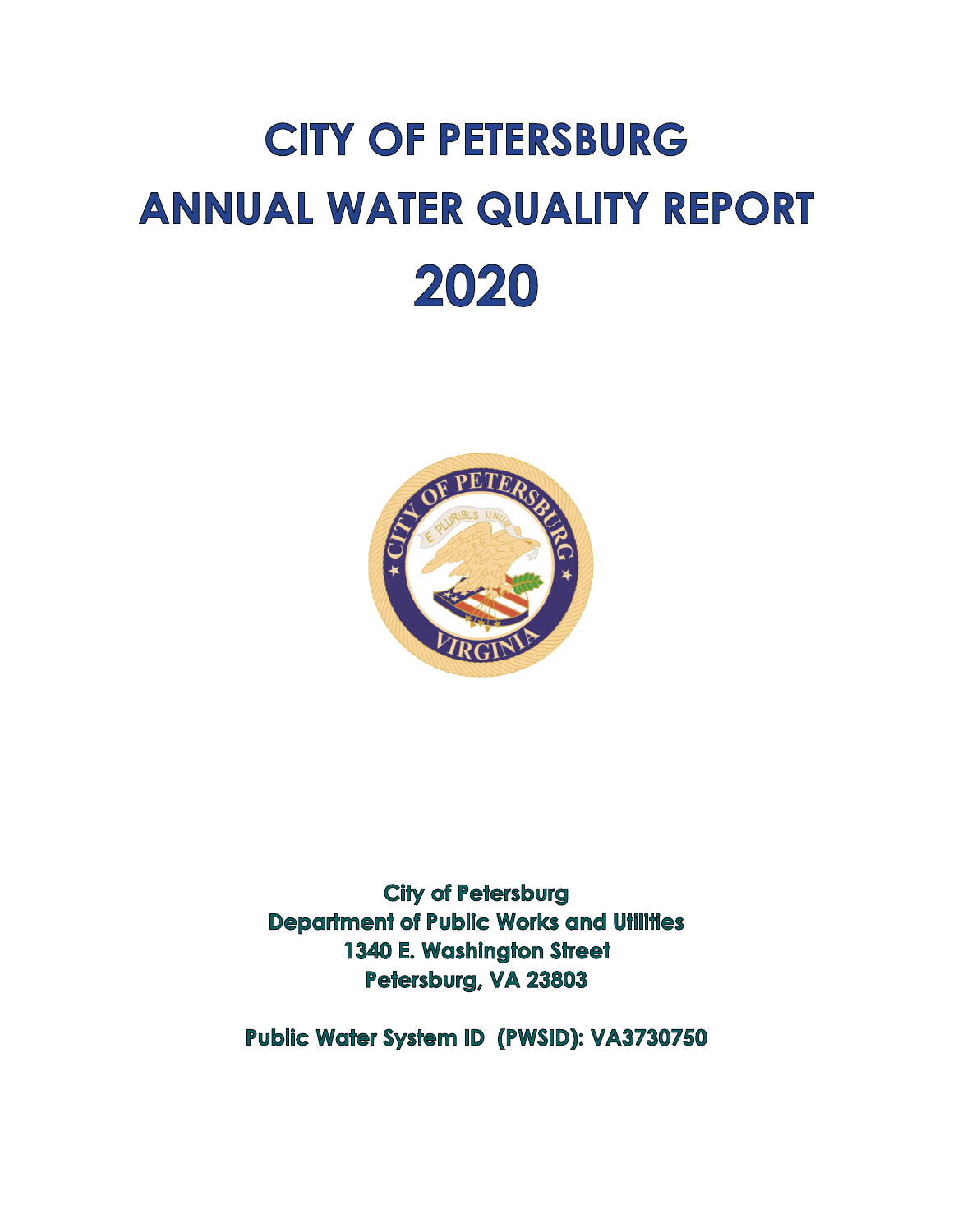## **About this Report**

The City of Petersburg is pleased to present this year's Annual Water Quality Report (Consumer Confidence Report) as required by the Safe Drinking Water Act (SDWA). This report is designed to provide details about where your water comes from, what it contains, and how it compares to standards set by regulatory agencies. This report is a snapshot of last year's water quality. We are committed to providing you with information because informed customers are our best allies.

Our objective is to provide our customers with a safe and dependable supply of drinking water. The quality of our drinking water must meet the strict state and federal requirements administered by the Virginia Department of Health (VDH). If you have questions about this report, wish to receive a paper copy of this report, or have any other questions or concerns related to your drinking water, please contact Andrew J. Barnes, P.E., General Manager of Utilities, at 804-733-2356 or abarnes@petersburg-va.org.

This report is based on data collected and reported to VDH in 2020, unless otherwise noted. As indicated by this report, the City of Petersburg met or surpassed drinking water standards established by VDH and the EPA.

#### **How can I get involved?**

City Ordinances and Code Revisions related to utilities are handled by the City Council. The City Council typically meets the first and third Tuesday of each month, except for August and during the winter holidays. A detailed schedule of meetings and the associated agendas may be found on the City's website. Information for the City's wholesale water supplier, Appomattox River Water Authority (ARWA) may be found at www.ARWAVA.org.

#### **Do I need to take special precautions?**

Some people may be more vulnerable to contaminants in drinking water than the general population. Immuno-compromised persons such as persons with cancer undergoing chemotherapy, persons who have undergone organ transplants, people with HIV/AIDS or other immune system disorders, some elderly, and infants can be particularly at risk from infections. These people should seek advice about drinking water from their health care providers. EPA/Centers for Disease Control (CDC) guidelines on appropriate means to lessen the risk of infection by Cryptosporidium and other microbial contaminants are available from the Safe Water Drinking Hotline (800-426-4791).

#### **Where does my water come from?**

The water provided to you by the City of Petersburg is wholly surface water (no groundwater), purchased from the Appomattox River Water Authority (ARWA). ARWA obtains source water from Lake Chesdin, a man-made reservoir formed by damming the Appomattox River at the George F. Brasfield Dam in Chesterfield County. Within the watershed there are numerous animal feedlots and farms, but none discharge substantial contaminants into Lake Chesdin. The nearest upstream wastewater treatment plant is the Farmville Wastewater Treatment Plant. It is located more than 40 miles upstream and does not warrant concern for pollution.

#### **Source water assessment and its availability**

The Virginia Dept. of Health updated a source water assessment of the ARWA's system during 2019. Lake Chesdin (Appomattox River) was determined to be of high susceptibility to contamination using criteria developed by the State in its EPA-approved Source Water Assessment Program. The assessment report consists of maps showing the source water assessment area, an inventory of known land use activities of concern, and documentation of any known contamination within the last five years from date of assessment. The report is available by contacting Robert B. Wilson, P.E., ARWA at (804)-590-1145.

#### **Why are there contaminants in my drinking water?**

Drinking water, including bottled water, may reasonably be expected to contain at least small amounts of some contaminants. The presence of contaminants does not necessarily indicate that water poses a health risk. More information about contaminants and potential health effects can be obtained by calling the Environmental Protection Agency's (EPA) Safe Drinking Water Hotline (800-426- 4791). The sources of drinking water (both tap water and bottled water) include rivers, lakes, streams, ponds, reservoirs, springs, and wells. As water travels over the surface of the land or through the ground, it dissolves naturally occurring minerals and, in some cases, radioactive material, and can pick up substances resulting from the presence of animals or from human activity: microbial contaminants, such as viruses and bacteria, that may come from sewage treatment plants, septic systems, agricultural livestock operations, and wildlife; inorganic contaminants, such as salts and metals, which can be naturally occurring or result from urban stormwater runoff, industrial, or domestic wastewater discharges, oil and gas production, mining, or farming; pesticides and herbicides, which may come from a variety of sources such as agriculture, urban stormwater runoff, and residential uses; organic Chemical Contaminants, including synthetic and volatile organic chemicals, which are by-products of industrial processes and petroleum production, and can also come from gas stations, urban stormwater runoff, and septic systems; and radioactive contaminants, which can be naturally occurring or be the result of oil and gas production and mining activities. In order to ensure that tap water is safe to drink, EPA prescribes regulations that limit the amount of certain contaminants in water provided by public water systems. Food and Drug Administration (FDA) regulations establish limits for contaminants in bottled water which must provide the same protection for public health.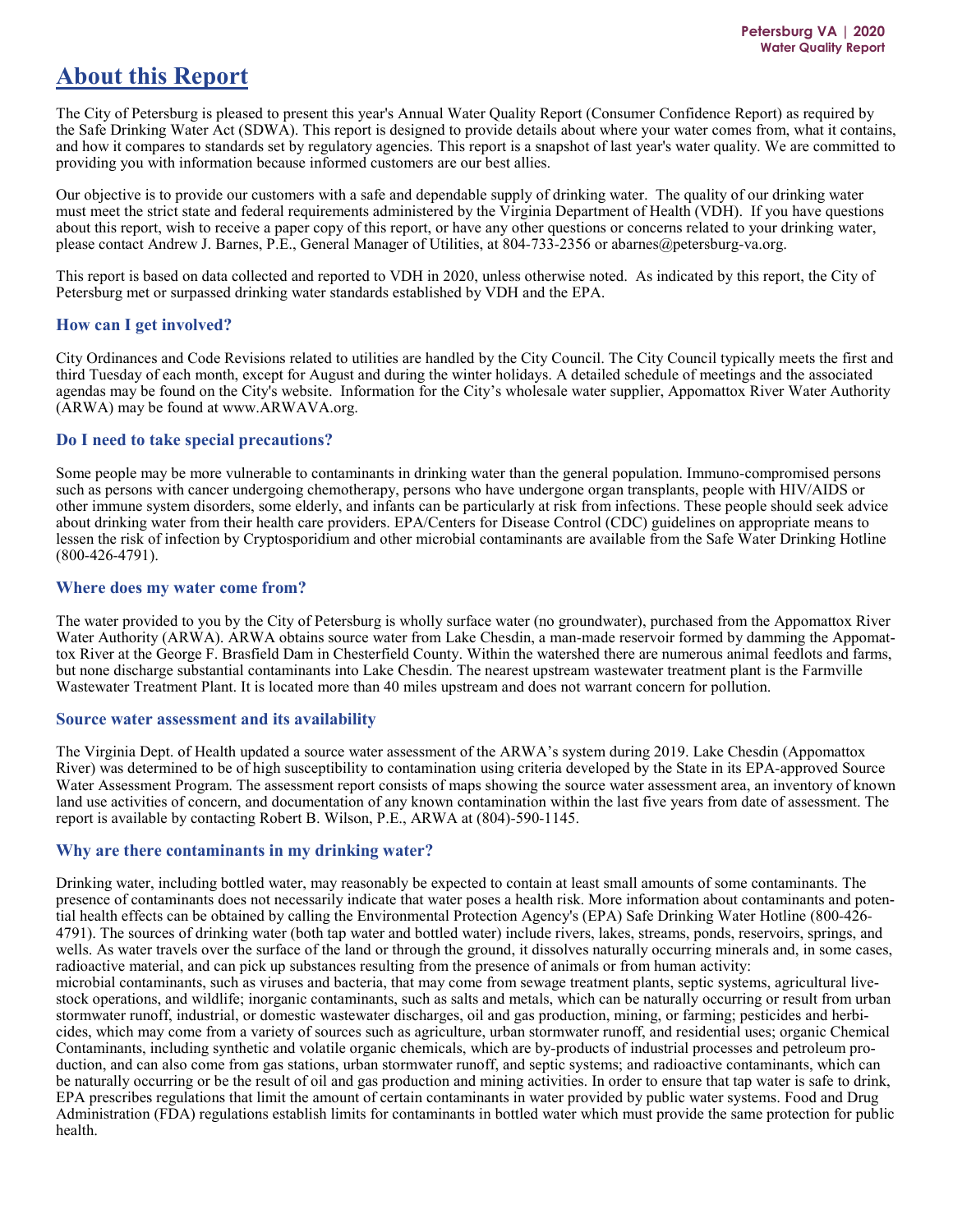## **Description of Water Treatment Process**

Your water is treated in a "treatment train" (a series of processes applied in a sequence) that includes coagulation, flocculation, sedimentation, filtration, and disinfection. Coagulation removes dirt and other particles suspended in the source water by adding chemicals (coagulants) to form tiny sticky particles called "floc," which attract the dirt particles. Flocculation (the formation of larger flocs from smaller flocs) is achieved using gentle, constant mixing. The heavy particles settle naturally out of the water in a sedimentation basin. The clear water then moves to the filtration process where the water passes through sand, gravel, charcoal or other filters that remove even smaller particles. A small amount of chlorine or other disinfection method is used to kill bacteria and other microorganisms (viruses, cysts, etc.) that may be in the water before water is stored and distributed to homes and businesses in the community.

## **Results of Cryptosporidium monitoring**

Cryptosporidium is a microbial pathogen found in surface water throughout the U.S. Although filtration removes cryptosporidium, the most commonly-used filtration methods cannot guarantee 100 percent removal. Our monitoring indicates the presence of these organisms in our source water and/or finished water. Current test methods do not allow us to determine if the organisms are dead or if they are capable of causing disease.

Ingestion of cryptosporidium may cause cryptosporidiosis, an abdominal infection. Symptoms of infection include nausea, diarrhea, and abdominal cramps. Most healthy individuals can overcome the disease within a few weeks. However, immuno-compromised people are at greater risk of developing life-threatening illness. We encourage immuno-compromised individuals to consult their doctor regarding appropriate precautions to take to avoid infection. Cryptosporidium must be ingested to cause disease, and it may be spread through means other than drinking water.

The source water supplying Petersburg's potable water distribution system was tested for cryptosporidium between 2015 and 2017. This testing was in compliance with the requirements of the Long Term 2 Enhanced Surface Treatment Rule, or LT2. Test results showed that the City's water source had a maximum reading of 0.19 oocysts/L with a maximum 12 month average of 0.039 oocysts/L. The levels detected were below the LT2 designated limit of 0.075 oocyst per liter. No additional treatment was needed based on the results, as dictated by LT2.

#### **Additional Information for Lead**

If present, elevated levels of lead can cause serious health problems, especially for pregnant women and young children. Lead in drinking water is primarily from materials and components associated with service lines and home plumbing. City of Petersburg is responsible for providing high quality drinking water, but cannot control the variety of materials used in plumbing components. When your water has been sitting for several hours, you can minimize the potential for lead exposure by flushing your tap for 30 seconds to 2 minutes before using water for drinking or cooking. If you are concerned about lead in your water, you may wish to have your water tested. Information on lead in drinking water, testing methods, and steps you can take to minimize exposure is available from the Safe Drinking Water Hotline or at http://www.epa.gov/safewater/lead.

## **Water Quality Data Tables**

In order to ensure that tap water is safe to drink, EPA prescribes regulations which limit the amount of contaminants in water provided by public water systems. The table below lists all of the drinking water contaminants that we detected during the calendar year of this report. Although many more contaminants were tested, only those substances listed below were found in your water. All sources of drinking water contain some naturally occurring contaminants. At low levels, these substances are generally not harmful in our drinking water. Removing all contaminants would be extremely expensive, and in most cases, would not provide increased protection of public health. A few naturally occurring minerals may actually improve the taste of drinking water and have nutritional value at low levels. Unless otherwise noted, the data presented in this table is from testing done in the calendar year of the report. The EPA or the State requires us to monitor for certain contaminants less than once per year because the concentrations of these contaminants do not vary significantly from year to year, or the system is not considered vulnerable to this type of contamination. As such, some of our data, though representative, may be more than one year old. In this table you will find terms and abbreviations that might not be familiar to you. To help you better understand these terms, we have provided the definitions below the table.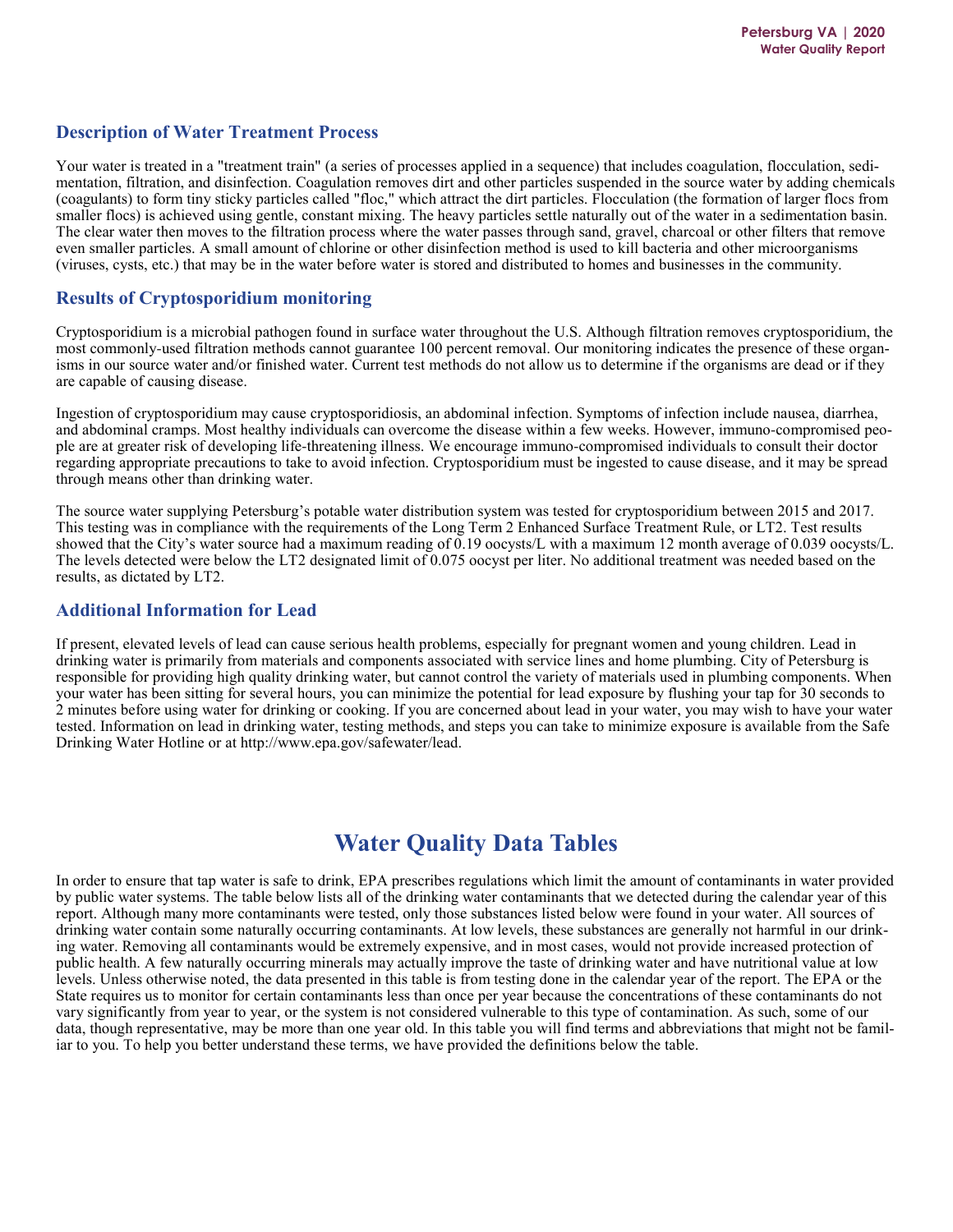**Petersburg VA | 2020 Water Quality Report** 

| PETERSBURG DISTRIBUTION SYSTEM RESULTS                                                                            |                                   |                               |                            |           |                                     |                       |                      |                                                                            |
|-------------------------------------------------------------------------------------------------------------------|-----------------------------------|-------------------------------|----------------------------|-----------|-------------------------------------|-----------------------|----------------------|----------------------------------------------------------------------------|
| <b>Contaminants</b>                                                                                               | <b>MCLG</b><br>or<br><b>MRDLG</b> | MCL,<br>TT, or<br><b>MRDL</b> | Detect In<br>Your<br>Water | Range     |                                     | <b>Sample</b><br>Date | <b>Violation</b>     | <b>Typical Source</b>                                                      |
|                                                                                                                   |                                   |                               |                            | Low       | <b>High</b>                         |                       |                      |                                                                            |
| <b>Disinfectants &amp; Disinfection By-Products</b>                                                               |                                   |                               |                            |           |                                     |                       |                      |                                                                            |
| (There is convincing evidence that addition of a disinfectant is necessary for control of microbial contaminants) |                                   |                               |                            |           |                                     |                       |                      |                                                                            |
| Chloramine (as Cl2)<br>(mg/L)                                                                                     | 4                                 | $\overline{4}$                | 2.76                       | 0.6       | 4.5                                 | 2020                  | N <sub>o</sub>       | Water additive used to con-<br>trol microbes                               |
| Chlorite (mg/L)                                                                                                   | 0.8                               | 1                             | 0.14                       | <b>ND</b> | 0.34                                | 2020                  | No                   | By-product of drinking<br>water disinfection                               |
| Haloacetic Acids<br>$(HAA5)$ (ppb)                                                                                | <b>NA</b>                         | 60                            | 19.1                       | <b>ND</b> | 31                                  | 2020                  | N <sub>0</sub>       | By-product of drinking<br>water chlorination                               |
| TTHMs [Total Trihalo-<br>methanes] (ppb)                                                                          | <b>NA</b>                         | 80                            | 27.5                       | 12        | 34                                  | 2020                  | N <sub>0</sub>       | By-product of drinking<br>water disinfection                               |
| <b>Microbiological Contaminants</b>                                                                               |                                   |                               |                            |           |                                     |                       |                      |                                                                            |
| E. coli (RTCR) - in the<br>distribution system                                                                    | $\mathbf{0}$                      | $\ast$                        | $\theta$                   | <b>NA</b> | <b>NA</b>                           | 2020                  | N <sub>0</sub>       | Human and animal fecal<br>waste                                            |
| Total Coliform (RTCR)                                                                                             | N/A                               | <b>TT</b>                     | N/A                        | <b>NA</b> | NA                                  | 2020                  | No                   | Naturally present in the<br>environment                                    |
| <b>Inorganic Contaminants</b>                                                                                     |                                   |                               |                            |           |                                     |                       |                      |                                                                            |
| <b>Contaminants</b>                                                                                               | <b>MCLG</b>                       | AL                            | Your Wa-<br>ter            |           | # Samples<br><b>Exceeding</b><br>AL | <b>Sample</b><br>Date | <b>Exceeds</b><br>AL | <b>Typical Source</b>                                                      |
| Copper - action level at<br>consumer taps (ppm)                                                                   | 1.3                               | 1.3                           | 0.151                      | 0         |                                     | 2019                  | No                   | Corrosion of household<br>plumbing systems; Erosion<br>of natural deposits |
| Lead - action level at<br>consumer taps (ppb)                                                                     | $\boldsymbol{0}$                  | 15                            | 0.009                      | 0         |                                     | 2019                  | N <sub>o</sub>       | Corrosion of household<br>plumbing systems; Erosion<br>of natural deposits |

\*Routine and repeat samples are total coliform positive and either is E. coli - positive or system fails to take repeat samples following E. coli positive routine sample or system fails to analyze total coliform positive repeat sample for E. coli.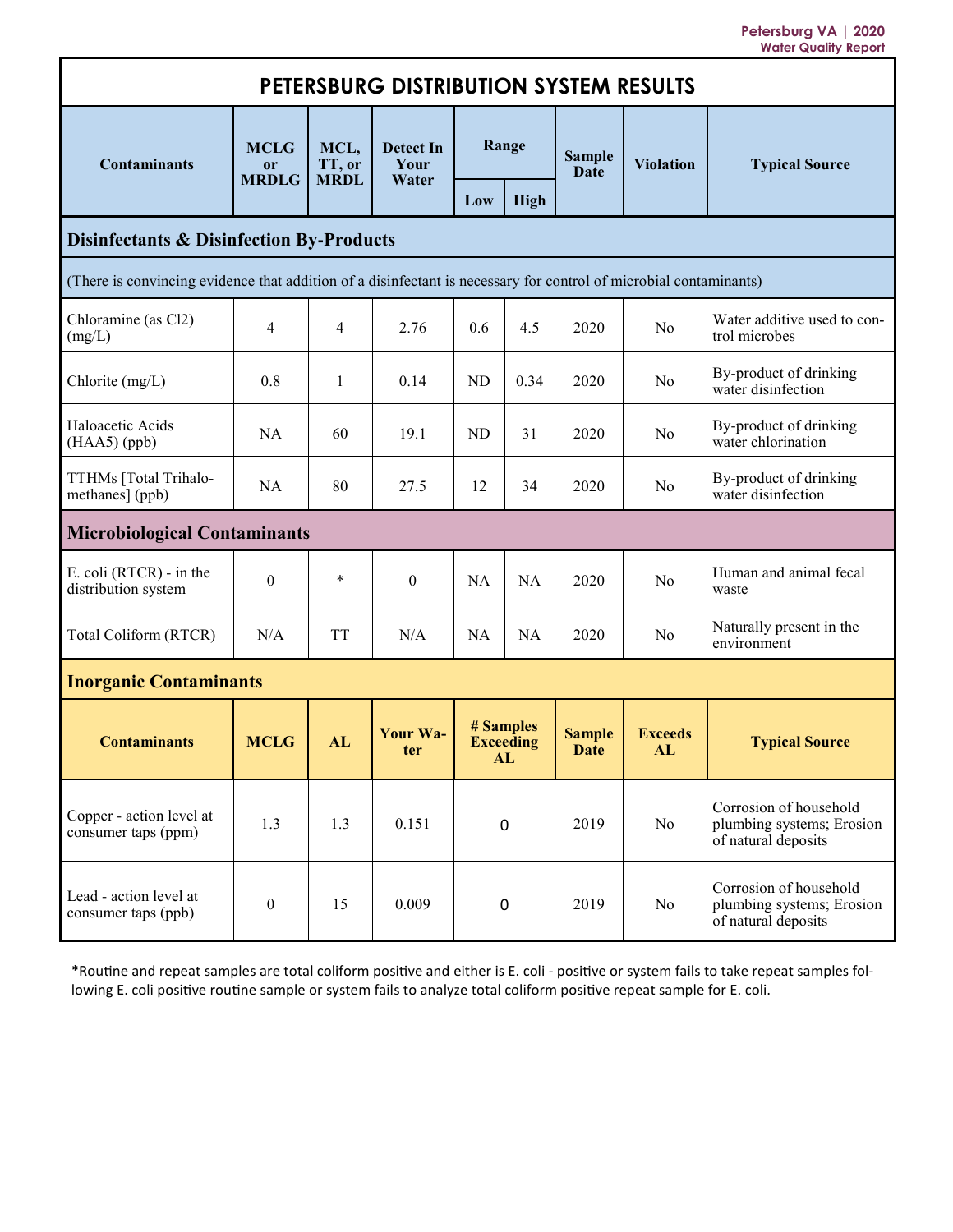**Petersburg VA | 2020 Water Quality Report** 

| <b>ARWA TREATMENT PLANT RESULTS (Entry Point)</b>                                                                 |                    |                                                                         |                                            |           |             |                    |                |                                                                                                              |
|-------------------------------------------------------------------------------------------------------------------|--------------------|-------------------------------------------------------------------------|--------------------------------------------|-----------|-------------|--------------------|----------------|--------------------------------------------------------------------------------------------------------------|
| <b>Contaminants</b>                                                                                               | <b>MCLG</b>        | MCL,<br>TT, or<br><b>MRDL</b>                                           | <b>Detected</b><br><b>In Your</b><br>Water | Range     |             | Sam-               | Viola-         | <b>Typical Source</b>                                                                                        |
|                                                                                                                   | or<br><b>MRDLG</b> |                                                                         |                                            | Low       | <b>High</b> | ple<br><b>Date</b> | tion           |                                                                                                              |
| <b>Disinfectants &amp; Disinfection By-Products</b>                                                               |                    |                                                                         |                                            |           |             |                    |                |                                                                                                              |
| (There is convincing evidence that addition of a disinfectant is necessary for control of microbial contaminants) |                    |                                                                         |                                            |           |             |                    |                |                                                                                                              |
| Chlorine Dioxide (as<br>$Clo2$ (ppb)                                                                              | 800                | 800                                                                     | < 100                                      | < 100     | 100         | 2020               | No             | Water additive used to control mi-<br>crobes                                                                 |
| <b>Microbial Contaminants</b>                                                                                     |                    |                                                                         |                                            |           |             |                    |                |                                                                                                              |
| Turbidity<br>(% Samples)                                                                                          | <b>NA</b>          | 95% of<br>monthly<br>samples<br>meeting<br>limit of $0.3$<br><b>NTU</b> | 100                                        | <b>NA</b> | <b>NA</b>   | 2020               | N <sub>0</sub> | Soil runoff                                                                                                  |
| Turbidity (NTU)                                                                                                   | <b>NA</b>          | <b>TT</b>                                                               | 0.039                                      | <b>NA</b> | 0.142       | 2020               | No             | Soil runoff                                                                                                  |
| Total Organic Car-<br>bon (Removal Ra-<br>tio)                                                                    | <b>NA</b>          | <b>TT</b>                                                               | 1.42                                       | 1.28      | 1.52        | 2020               | No             | Naturally present in the environ-<br>ment                                                                    |
| <b>Radioactive Contaminants</b>                                                                                   |                    |                                                                         |                                            |           |             |                    |                |                                                                                                              |
| Alpha emitters (pCi/<br>L)                                                                                        | $\boldsymbol{0}$   | 15                                                                      | < 0.39                                     | <b>NA</b> | <b>NA</b>   | 2020               | No             | Erosion of natural deposits                                                                                  |
| Beta/photon emitters<br>(pCi/L)                                                                                   | $\boldsymbol{0}$   | 50                                                                      | 1.9                                        | <b>NA</b> | <b>NA</b>   | 2020               | No             | Decay of natural and man-made<br>deposits. The EPA considers 50<br>pCi/L to be the level of concern for      |
| Radium (combined<br>226/228) (pCi/L)                                                                              | $\boldsymbol{0}$   | 5                                                                       | 0.2                                        | <b>NA</b> | NA          | 2020               | No             | Erosion of natural deposits                                                                                  |
| <b>Inorganic Contaminants</b>                                                                                     |                    |                                                                         |                                            |           |             |                    |                |                                                                                                              |
| Barium (ppm)                                                                                                      | 2                  | $\overline{2}$                                                          | 0.022                                      | <b>NA</b> | NA          | 2020               | No             | Discharge of drilling wastes; Dis-<br>charge from metal refineries; Ero-<br>sion of natural deposits         |
| Fluoride (ppm)                                                                                                    | 4                  | $\overline{\mathbf{4}}$                                                 | 0.69                                       | 0.17      | 0.90        | 2019               | No             | Erosion of natural deposits; Water<br>additive which promotes strong<br>teeth; Discharge from fertilizer and |
| Nitrate + Nitrite<br>(ppm)                                                                                        | 10                 | 10                                                                      | 0.1                                        | <b>NA</b> | NA          | 2020               | N <sub>o</sub> | Runoff from fertilizer use; Leaching<br>from septic tanks, sewage; Erosion<br>of natural deposits            |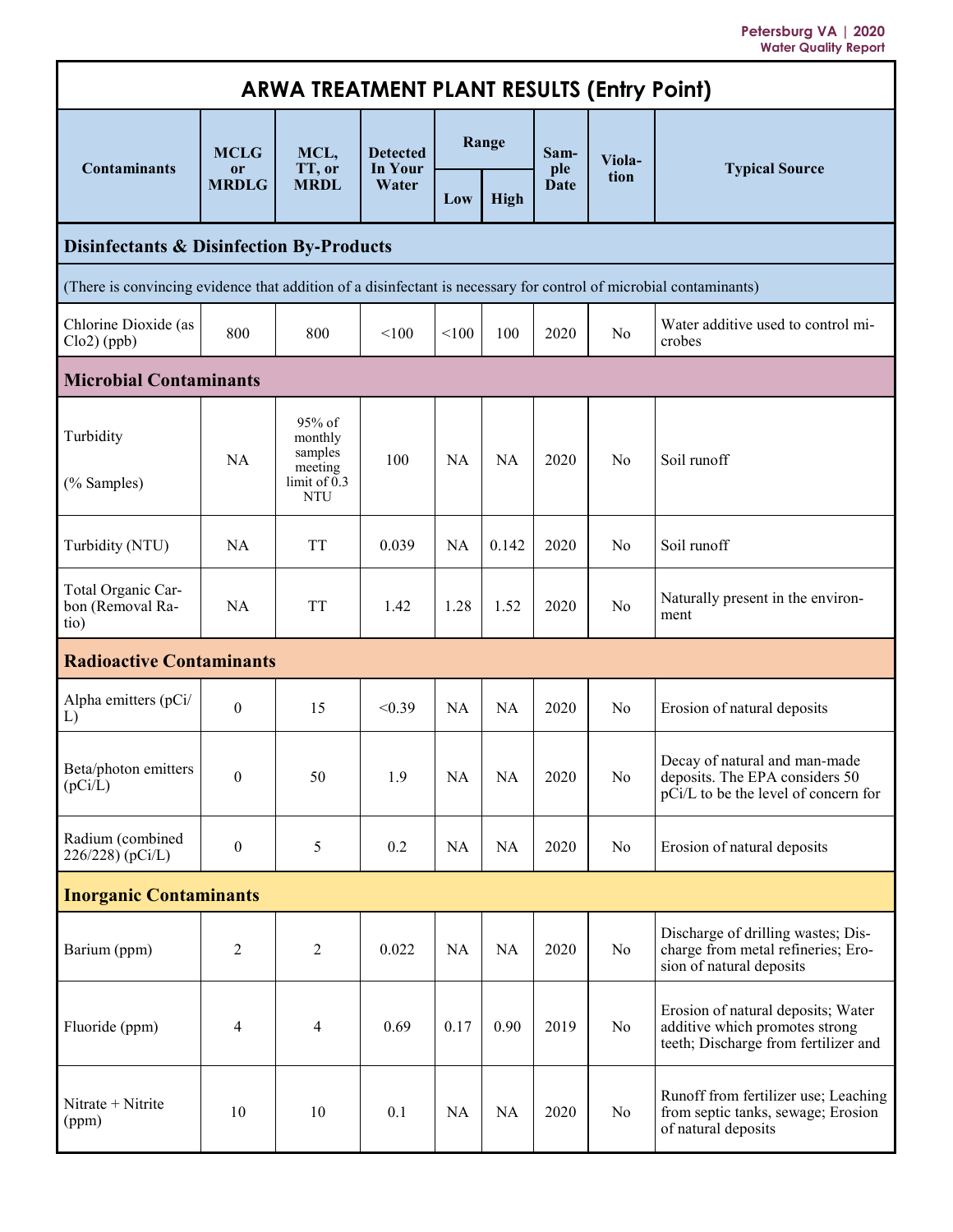# **Unregulated Contaminants (Detected at AWRA Treatment Plant in 2020)**

| <b>Contaminants</b>        | <b>Your Water</b> | <b>Explanation and Comment</b>            |
|----------------------------|-------------------|-------------------------------------------|
| Bromodichloromethane (ppb) | $4.1$ ppb         | By-product of drinking water disinfection |
| Chloroform (ppb)           | $24$ ppb          | By-Product of drinking water disinfection |
| Dibromochloromethane (ppb) | $< 0.5$ ppb       | By-product of drinking water disinfection |
| MTBE (ppb)                 | $<$ 5 ppb         | Gasoline Additive                         |
| Sulfate (ppm)              | $19.9$ ppm        | Naturally Present in the environment      |
| Sodium (ppm)               | $17.7$ ppm        | Naturally Present in the environment      |

## **Definitions and Units**

| <b>Unit Descriptions</b>                    |                                                                                                                                                                                                                                                               |  |  |  |  |  |
|---------------------------------------------|---------------------------------------------------------------------------------------------------------------------------------------------------------------------------------------------------------------------------------------------------------------|--|--|--|--|--|
| <b>Term</b>                                 | <b>Definition</b>                                                                                                                                                                                                                                             |  |  |  |  |  |
| ug/L                                        | ug/L: Number of micrograms of substance in one liter of water                                                                                                                                                                                                 |  |  |  |  |  |
| ppm                                         | ppm: parts per million, or milligrams per liter (mg/L)                                                                                                                                                                                                        |  |  |  |  |  |
| ppb                                         | ppb: parts per billion, or micrograms per liter (µg/L)                                                                                                                                                                                                        |  |  |  |  |  |
| mg/L                                        | mg/L: Number of milligrams of substance in one liter of water                                                                                                                                                                                                 |  |  |  |  |  |
| pCi/L                                       | pCi/L: picocuries per liter (a measure of radioactivity)                                                                                                                                                                                                      |  |  |  |  |  |
| <b>NTU</b>                                  | NTU: Nephelometric Turbidity Units. Turbidity is a measure of the cloudiness of the water. We moni-<br>tor it because it is a good indicator of the effectiveness of our filtration system.                                                                   |  |  |  |  |  |
| % positive samples/month                    | % positive samples/month: Percent of samples taken monthly that were positive                                                                                                                                                                                 |  |  |  |  |  |
| NA                                          | NA: not applicable                                                                                                                                                                                                                                            |  |  |  |  |  |
| ND                                          | ND: Not detected                                                                                                                                                                                                                                              |  |  |  |  |  |
| <b>NR</b>                                   | NR: Monitoring not required, but recommended.                                                                                                                                                                                                                 |  |  |  |  |  |
| positive samples                            | positive samples/yr: The number of positive samples taken that year                                                                                                                                                                                           |  |  |  |  |  |
| <b>Important Drinking Water Definitions</b> |                                                                                                                                                                                                                                                               |  |  |  |  |  |
| <b>Term</b>                                 | <b>Definition</b>                                                                                                                                                                                                                                             |  |  |  |  |  |
| <b>MCLG</b>                                 | MCLG: Maximum Contaminant Level Goal: The level of a contaminant in drinking water below<br>which there is no known or expected risk to health. MCLGs allow for a margin of safety.                                                                           |  |  |  |  |  |
| <b>MCL</b>                                  | MCL: Maximum Contaminant Level: The highest level of a contaminant that is allowed in drinking<br>water. MCLs are set as close to the MCLGs as feasible using the best available treatment technology.                                                        |  |  |  |  |  |
| <b>TT</b>                                   | TT: Treatment Technique: A required process intended to reduce the level of a contaminant in drink-<br>ing water.                                                                                                                                             |  |  |  |  |  |
| AL                                          | AL: Action Level: The concentration of a contaminant which, if exceeded, triggers treatment or other<br>requirements which a water system must follow.                                                                                                        |  |  |  |  |  |
| Variances and Exemptions                    | Variances and Exemptions: State or EPA permission not to meet an MCL or a treatment technique<br>under certain conditions.                                                                                                                                    |  |  |  |  |  |
| <b>MRDLG</b>                                | MRDLG: Maximum residual disinfection level goal. The level of a drinking water disinfectant below<br>which there is no known or expected risk to health. MRDLGs do not reflect the benefits of the use of<br>disinfectants to control microbial contaminants. |  |  |  |  |  |
| <b>MRDL</b>                                 | MRDL: Maximum residual disinfectant level. The highest level of a disinfectant allowed in drinking<br>water. There is convincing evidence that addition of a disinfectant is necessary for control of microbial                                               |  |  |  |  |  |
| <b>MNR</b>                                  | MNR: Monitored Not Regulated                                                                                                                                                                                                                                  |  |  |  |  |  |
| <b>MPL</b>                                  | MPL: State Assigned Maximum Permissible Level                                                                                                                                                                                                                 |  |  |  |  |  |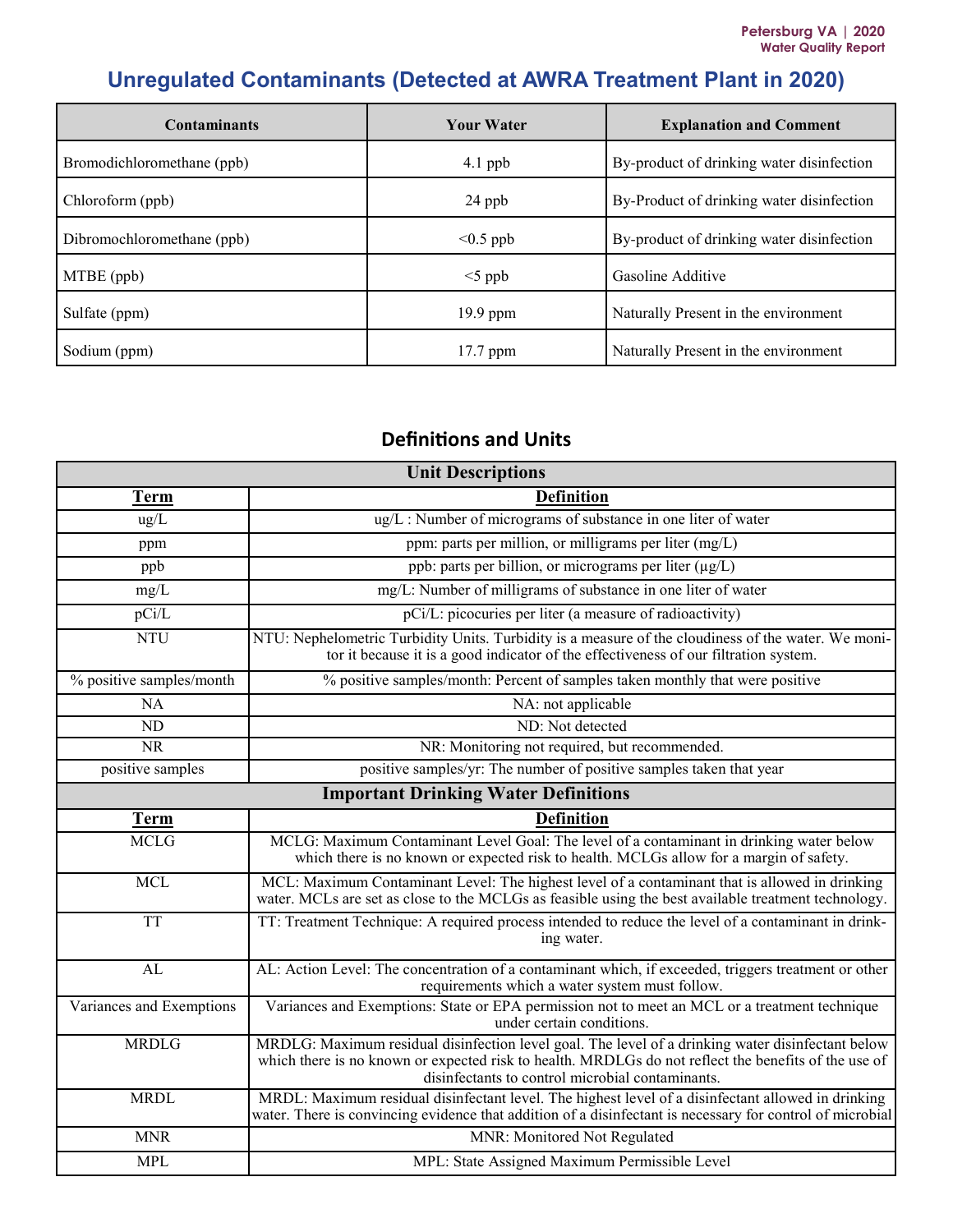## **Cross Connection Control and Backflow Prevention**

The purpose of this survey is to determine whether a cross-connection may exist at your home or business. A cross connection is an unprotected or improper connection to a public water distribution system that may cause contamination or pollution to enter the system. We are responsible for enforcing cross-connection control regulations and insuring that no contaminants can, under any flow conditions, enter the distribution system. If you have any of the devices listed below please contact us so that we can discuss the issue, and if needed, survey your connection and assist you in isolating it if that is necessary.

- Boiler/ Radiant heater (water heaters not included)
- Underground lawn sprinkler system
- Pool or hot tub (whirlpool tubs not included)
- Additional source $(s)$  of water on the property
- Decorative pond
- Watering trough

## **Water Conservation Tips**

Did you know that the average U.S. household uses approximately 400 gallons of water per day or 100 gallons per person per day? Luckily, there are many low-cost and no-cost ways to conserve water. Small changes can make a big difference - try one today and soon it will become second nature.

- Take short showers a 5 minute shower uses 4 to 5 gallons of water compared to up to 50 gallons for a bath.
- Shut off water while brushing your teeth, washing your hair and shaving and save up to 500 gallons a month.
- Use a water-efficient showerhead. They're inexpensive, easy to install, and can save you up to 750 gallons a month.
- Run your clothes washer and dishwasher only when they are full. You can save up to 1,000 gallons a month.
- Water plants only when necessary.
- Fix leaky toilets and faucets. Faucet washers are inexpensive and take only a few minutes to replace. To check your toilet for a leak, place a few drops of food coloring in the tank and wait. If it seeps into the toilet bowl without flushing, you have a leak. Fixing it or replacing it with a new, more efficient model can save up to 1,000 gallons a month.
- Adjust sprinklers so only your lawn is watered. Apply water only as fast as the soil can absorb it and during the cooler parts of the day to reduce evaporation.
- Teach your kids about water conservation to ensure a future generation that uses water wisely. Make it a family effort to reduce next month's water bill!

**Visit www.epa.gov/watersense for more information.**

## **Source Water Protection Tips**

Protection of drinking water is everyone's responsibility. You can help protect your community's drinking water source in several ways: Eliminate excess use of lawn and garden fertilizers and pesticides - they contain hazardous chemicals that can reach your drinking water source.

- Pick up after your pets.
- Don't litter.
- If you have your own septic system, properly maintain your system to reduce leaching to water sources or consider connecting to a public water system.
- Dispose of chemicals properly; take used motor oil to a recycling center.
- Volunteer in your community. Find a watershed or wellhead protection organization in your community and volunteer to help. If there are no active groups, consider starting one. Use EPA's Adopt Your Watershed to locate groups in your community, or visit the Watershed Information Network's How to Start a Watershed Team.
- Organize a storm drain stenciling project with your local government or water supplier. Stencil a message next to the street drain reminding people "Dump No Waste - Drains to River" or "Protect Your Water." Produce and distribute a flyer for households to remind residents that storm drains dump directly into your local water body.

## **Additional Information**

- For more general information about drinking water:
	- Visit the U.S. Environmental Protection Agency's Web site at: www.epa.gov/safewater
	- Virginia Department of Health (Drinking Water) at: https://www.vdh.virginia.gov/drinking-water/
	- Petersburg Utilities at: https://www.petersburgva.gov/300/Public-Utilities